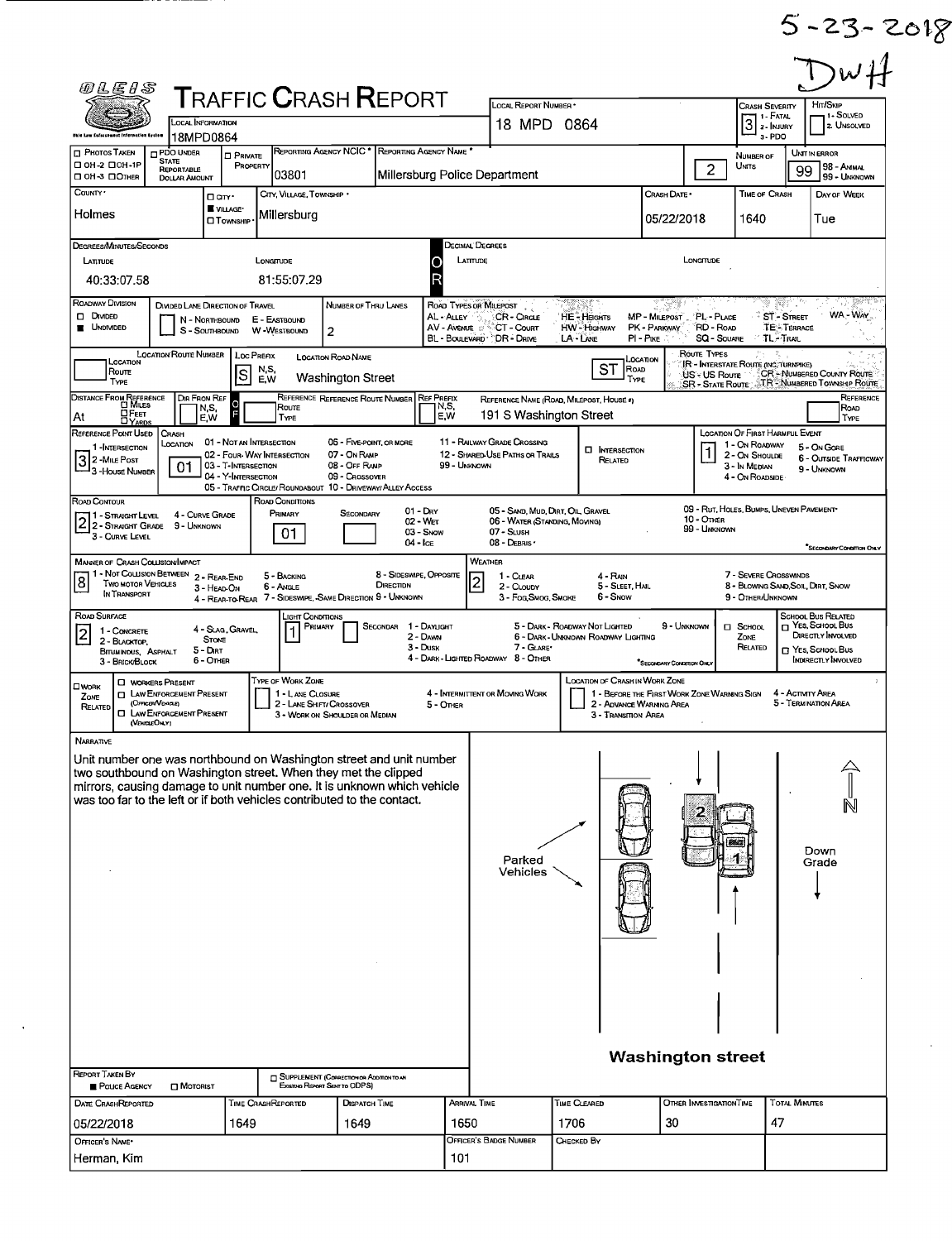|                                                                                                                                                                                                                                                                                                                                        | UNIT                                                                                                                                                                                            |                                                                               |                                                                                                                             |                                                                                                                                                                 |                                                                                  |                                                                                                          |                                                                                                                                               |                                                       |                                                               |  |  |  |  |  |  |
|----------------------------------------------------------------------------------------------------------------------------------------------------------------------------------------------------------------------------------------------------------------------------------------------------------------------------------------|-------------------------------------------------------------------------------------------------------------------------------------------------------------------------------------------------|-------------------------------------------------------------------------------|-----------------------------------------------------------------------------------------------------------------------------|-----------------------------------------------------------------------------------------------------------------------------------------------------------------|----------------------------------------------------------------------------------|----------------------------------------------------------------------------------------------------------|-----------------------------------------------------------------------------------------------------------------------------------------------|-------------------------------------------------------|---------------------------------------------------------------|--|--|--|--|--|--|
|                                                                                                                                                                                                                                                                                                                                        |                                                                                                                                                                                                 |                                                                               |                                                                                                                             |                                                                                                                                                                 | LOCAL REPORT NUMBER                                                              |                                                                                                          |                                                                                                                                               |                                                       |                                                               |  |  |  |  |  |  |
| UNT NUMBER                                                                                                                                                                                                                                                                                                                             | OWNER NAME: LAST, FIRST, MIDDLE ( C) SAME AS DRIVER )                                                                                                                                           |                                                                               |                                                                                                                             |                                                                                                                                                                 |                                                                                  | <b>OWNER PHONE NUMBER</b>                                                                                | 18 MPD 0864<br><b>DAMAGE AREA</b><br>DAMAGE SCALE                                                                                             |                                                       |                                                               |  |  |  |  |  |  |
|                                                                                                                                                                                                                                                                                                                                        | EAN Holdings LLC, ,                                                                                                                                                                             |                                                                               |                                                                                                                             |                                                                                                                                                                 |                                                                                  | 419-529-9939                                                                                             |                                                                                                                                               | $\overline{2}$                                        | FRONT                                                         |  |  |  |  |  |  |
| о<br><b>CISAME AS DRIVER</b> )<br>OWNER ADDRESS: CITY, STATE, ZIP<br>1 - None<br>Ω                                                                                                                                                                                                                                                     |                                                                                                                                                                                                 |                                                                               |                                                                                                                             |                                                                                                                                                                 |                                                                                  |                                                                                                          |                                                                                                                                               |                                                       |                                                               |  |  |  |  |  |  |
|                                                                                                                                                                                                                                                                                                                                        | 5909 Peachtree Dunwoody, Atlanta, GA, 30328<br>$2 - M$ Intor<br><b>LICENSE PLATE NUMBER</b>                                                                                                     |                                                                               |                                                                                                                             |                                                                                                                                                                 |                                                                                  |                                                                                                          |                                                                                                                                               |                                                       |                                                               |  |  |  |  |  |  |
| <b>LP STATE</b>                                                                                                                                                                                                                                                                                                                        |                                                                                                                                                                                                 |                                                                               | <b>VEHICLE IDENTIFICATION NUMBER</b>                                                                                        |                                                                                                                                                                 |                                                                                  | # Occupants                                                                                              |                                                                                                                                               |                                                       |                                                               |  |  |  |  |  |  |
| GA<br>CDK1071                                                                                                                                                                                                                                                                                                                          |                                                                                                                                                                                                 |                                                                               | 1FM5K7F88HGC23133                                                                                                           |                                                                                                                                                                 |                                                                                  | VEHICLE COLOR                                                                                            |                                                                                                                                               | 3 - FUNCTIONAL                                        | o                                                             |  |  |  |  |  |  |
| <b>VEHICLE YEAR</b><br>2017<br>Ford                                                                                                                                                                                                                                                                                                    | <b>VEHICLE MAKE</b>                                                                                                                                                                             |                                                                               | VEHICLE MODEL<br>Explorer                                                                                                   |                                                                                                                                                                 |                                                                                  | RED                                                                                                      |                                                                                                                                               | 4 - DISABLING                                         |                                                               |  |  |  |  |  |  |
| <b>D</b> PROOF OF<br>INSURANCE                                                                                                                                                                                                                                                                                                         | <b>INSURANCE COMPANY</b>                                                                                                                                                                        |                                                                               | POLICY NUMBER                                                                                                               |                                                                                                                                                                 | Towen By                                                                         |                                                                                                          |                                                                                                                                               | 9 - UNKNOWN                                           | о<br>o<br>۵                                                   |  |  |  |  |  |  |
| SHOWN                                                                                                                                                                                                                                                                                                                                  | Wayne Mutual                                                                                                                                                                                    |                                                                               |                                                                                                                             |                                                                                                                                                                 |                                                                                  |                                                                                                          |                                                                                                                                               |                                                       | RFAR                                                          |  |  |  |  |  |  |
| CARRIER NAME, ADORESS, CITY, STATE, ZIP                                                                                                                                                                                                                                                                                                |                                                                                                                                                                                                 |                                                                               |                                                                                                                             |                                                                                                                                                                 |                                                                                  |                                                                                                          |                                                                                                                                               |                                                       | <b>CARRIER PHONE</b>                                          |  |  |  |  |  |  |
| US DOT                                                                                                                                                                                                                                                                                                                                 | VEHICLE WEIGHT GWWR/GCWR                                                                                                                                                                        |                                                                               | CARGO BODY TYPE                                                                                                             | 101 - No CARGO BODY TYPE/NOT APPLICABL 09 - POLE                                                                                                                |                                                                                  |                                                                                                          | <b>TRAFFICWAY DESCRIPTION</b>                                                                                                                 |                                                       |                                                               |  |  |  |  |  |  |
| HM PLACARD ID NO.                                                                                                                                                                                                                                                                                                                      | 1 - LESS THAN OR EQUAL TO 10K LBS<br>2 - 10,001 to 26,000k Las<br>3 - MORE THAN 26,000K LBS.                                                                                                    |                                                                               | 01<br>03 - Bus (16+ Seats, Inc Driver)                                                                                      | 02 - Bus/Van (9-15 Seats, Ing Driver) 10 - Cargo Tank                                                                                                           | 11 - FLAT BED                                                                    |                                                                                                          | 1 - Two-Way, Not Divided<br>1 2 - T WO-WAY, NOT DIVIDED, CONTINUOUS LEFT TURN LANE                                                            |                                                       |                                                               |  |  |  |  |  |  |
|                                                                                                                                                                                                                                                                                                                                        |                                                                                                                                                                                                 |                                                                               | 05 - Logging                                                                                                                | 04 - VEHICLE TOWING ANOTHER VEHICLE                                                                                                                             | 12 - Dulle<br>13 - CONCRETE MIXER                                                |                                                                                                          | 3 - T WO-WAY, DIVIDED, UNPROTECTED (PAINTED OR GRASS > 4FT.) MEDIA<br>4 - Two-Way, Divided. Positive Median Barrier<br>5 - ONE-WAY TRAFFICWAY |                                                       |                                                               |  |  |  |  |  |  |
| <b>HM CLASS</b>                                                                                                                                                                                                                                                                                                                        | HAZARDOUS MATERIAL<br>$B$ Related                                                                                                                                                               |                                                                               | 07 - CARGO VAN ENCLOSED BOX                                                                                                 | 06 - INTERMODAL CONTAINER CHASIS                                                                                                                                | 15 - GARBAGE /REFUSE                                                             | <b>14 - AUTO TRANSPORTER</b>                                                                             | <b>D</b> Hr / Skip Unit                                                                                                                       |                                                       |                                                               |  |  |  |  |  |  |
| NUMBER<br>08 - GRAIN, CHIPS, GRAVEL<br>99 - OTHER/UNKNOWN<br>TYPE OF USE<br>NON-MOTORIST LOCATION PRIOR TO IMPACT<br>UNIT TYPE                                                                                                                                                                                                         |                                                                                                                                                                                                 |                                                                               |                                                                                                                             |                                                                                                                                                                 |                                                                                  |                                                                                                          |                                                                                                                                               |                                                       |                                                               |  |  |  |  |  |  |
| 01 - INTERSECTION - MARKED CROSSWAL<br>PASSENGER VEHICLES (LESS THAN 9 PASSENGERS MEDIMEANY TRUCKS OR COMBO UNITS > 10K LBS BUS/VAN/LIMO(9 OR MORE INCLUDING DRIVER)<br>$\mathbf{1}$<br>06<br>02 - INTERSECTION- NO CROSSWALK<br>01 - Sub-COMPACT<br>13 - SINGLE UNIT TRUCK OR VAN ZAXLE, 6 TRES 21 - BUS/VAN (9-15 SEATS, INC DRIVER) |                                                                                                                                                                                                 |                                                                               |                                                                                                                             |                                                                                                                                                                 |                                                                                  |                                                                                                          |                                                                                                                                               |                                                       |                                                               |  |  |  |  |  |  |
| 03 - INTERSECTION OTHER<br>02 - COMPACT<br>1 - PERSONAL<br>22 - Bus (16+ Seats, Ing Driver)<br>14 - SINGLE UNIT TRUCK: 3+ AXLES<br>04 - MIDELOCK - MARKED CROSSWALK<br>99 - UNKNOWN 03 - MID SIZE<br>NON-MOTORIST<br>OR HIT/SKIP<br>04 - FULL SIZE                                                                                     |                                                                                                                                                                                                 |                                                                               |                                                                                                                             |                                                                                                                                                                 |                                                                                  |                                                                                                          |                                                                                                                                               |                                                       |                                                               |  |  |  |  |  |  |
| 06 - BICYCLE LANE                                                                                                                                                                                                                                                                                                                      | 05 - TRAVEL LANE - OTHER LOCATION                                                                                                                                                               | 2 - COMMERCIAL<br>3 - GOVERNMENT                                              |                                                                                                                             | 15 - SINGLE UNT TRUCK / TRAILER<br>23 - ANIMAL WITH RIDER<br>16 - TRUCK/TRACTOR (BOSTAIL)<br>24 - ANIMAL WITH BUGGY, WAGON, SURREY<br>17 - TRACTOR/SEMI-TRAILER |                                                                                  |                                                                                                          |                                                                                                                                               |                                                       |                                                               |  |  |  |  |  |  |
| 07 - Shoulder/Roadside<br>08 - SIDEWALK                                                                                                                                                                                                                                                                                                | 09 - MEDIAN/CROSSING ISLAND                                                                                                                                                                     |                                                                               | 07 - Pickup                                                                                                                 | 06 - Sport Uttury Verscue                                                                                                                                       |                                                                                  | 25 - BICYCLE/PEDAGYCLIST<br>18 - TRACTOR/DOUBLE<br>26 - PEDESTRIAN/SKATER<br><b>19 - TRACTOR/TRIPLES</b> |                                                                                                                                               |                                                       |                                                               |  |  |  |  |  |  |
| 10 - DRIVE WAY ACCESS                                                                                                                                                                                                                                                                                                                  | <b>11 - SHARED-USE PATH OR TRAIL</b>                                                                                                                                                            | <b>DIN ENERGENCY</b><br>RESPONSE                                              | 08 - VAN                                                                                                                    | 09 - MOTORCYCLE<br>10 - MOTORIZED BICYCLE                                                                                                                       |                                                                                  |                                                                                                          | 20 - OTHER MEDIHEAVY VEHICLE<br>27 - Other Non-Motorist                                                                                       |                                                       |                                                               |  |  |  |  |  |  |
| 99 - OTHER/UNKNOWN                                                                                                                                                                                                                                                                                                                     | 12 - NON-TRAFFICWAY AREA                                                                                                                                                                        |                                                                               |                                                                                                                             | 11 - SNOWMOBILE/ATV<br>12 - OTHER PASSENGER VEHICLE                                                                                                             |                                                                                  | HAS HM PLACARD                                                                                           |                                                                                                                                               |                                                       |                                                               |  |  |  |  |  |  |
| SPECIAL FUNCTION 01 - NONE<br>02 - Taxi                                                                                                                                                                                                                                                                                                |                                                                                                                                                                                                 | 09 - AMBULANCE<br><b>10 - FIRE</b>                                            | 17 - FARM VEHICLE<br>18 - FARM EQUIPMENT                                                                                    |                                                                                                                                                                 | MOST DAMAGED AREA                                                                |                                                                                                          |                                                                                                                                               |                                                       | Астюм                                                         |  |  |  |  |  |  |
| 01                                                                                                                                                                                                                                                                                                                                     | 03 - RENTAL TRUCK (OVER 10KLBS)<br>04 - Bus - School (Public or Private) 12 - MIUTARY                                                                                                           | 11 - Highway/Maintenance                                                      | 19 - MOTORHOME<br>20 - Gour Cart                                                                                            | 08                                                                                                                                                              | 01 NONE<br>02 - CENTER FRONT<br>03 - RIGHT FRONT                                 |                                                                                                          | 08 - Left Side<br>09 - LEFT FRONT<br>10 - TOP AND WINDOWS                                                                                     | 99 UNKNOWN                                            | 1 - Non-Contact<br>5<br>2 - Non-Counston                      |  |  |  |  |  |  |
|                                                                                                                                                                                                                                                                                                                                        | 05 - Bus - Transit<br>06 - Bus - CHARTER                                                                                                                                                        | 13 - Pouce<br>14 - Pusuc Unury                                                | 21 - TRAIN<br>22 - OTHER (EXPLAND IN MARATIVE)                                                                              |                                                                                                                                                                 | <b>IMPACT ARE 04 - RIGHT SIDE</b><br>05 - Right Rear                             |                                                                                                          | 11 - UNDERCARRIAGE<br>12 - LOAD/TRAILER                                                                                                       |                                                       | 3 - STRHONG<br>4 - Struck<br>5 - STRIKING/STRUCK              |  |  |  |  |  |  |
|                                                                                                                                                                                                                                                                                                                                        | 07 - Bus - SHUTTLE<br>08 - Bus - OTHER                                                                                                                                                          | 15 - OTHER GOVERNMENT<br>16 - CONSTRUCTION EOIP.                              |                                                                                                                             | 08                                                                                                                                                              | 06 - REAR CENTER<br>07-LEFT REAR                                                 |                                                                                                          | 13 - TOTAL (ALL AREAS)<br>14 - Отнев                                                                                                          |                                                       | 9 - Unignown                                                  |  |  |  |  |  |  |
| PRE- CRASH ACTIONS<br>Non-Motorist<br>MOTORIST                                                                                                                                                                                                                                                                                         |                                                                                                                                                                                                 |                                                                               |                                                                                                                             |                                                                                                                                                                 |                                                                                  |                                                                                                          |                                                                                                                                               |                                                       |                                                               |  |  |  |  |  |  |
| 01<br>01 - STRAIGHT AHEAD<br>15 - ENTERING OR CROSSING SPECIFIED LOCATIO<br>21 - OTHER NON-MOTORIST ACTION<br>07 - MAKING U-TURN<br>13 - NEGOTIATING A CURVE                                                                                                                                                                           |                                                                                                                                                                                                 |                                                                               |                                                                                                                             |                                                                                                                                                                 |                                                                                  |                                                                                                          |                                                                                                                                               |                                                       |                                                               |  |  |  |  |  |  |
| 99 - UNKNOWN                                                                                                                                                                                                                                                                                                                           | 02 - BACKING<br>16 - WALKING, RUNNING, JOSCHNG, PLAYING, CYCLING<br>08 - ENTERING TRAFFIC LANE<br>14 - OTHER MOTORIST ACTIO<br>03 - CHANGING LANES<br>17 - WORKING<br>09 - LEAVING TRAFFIC LANE |                                                                               |                                                                                                                             |                                                                                                                                                                 |                                                                                  |                                                                                                          |                                                                                                                                               |                                                       |                                                               |  |  |  |  |  |  |
|                                                                                                                                                                                                                                                                                                                                        | 04 - OVERTAKING/PASSING<br>05 - MAKING RIGHT TURN<br>06 - MAKING LEFT TURN                                                                                                                      | 10 - PARKED<br>11 - Slowing or Stopped in Traffic<br>12 - DRIVERLESS          |                                                                                                                             |                                                                                                                                                                 |                                                                                  | 18 - Pushing Vehicle<br>20 - STANDING                                                                    | 19 - APPROACHING OR LEAVING VEHICLE                                                                                                           |                                                       |                                                               |  |  |  |  |  |  |
| Contributing Circumstance                                                                                                                                                                                                                                                                                                              |                                                                                                                                                                                                 |                                                                               |                                                                                                                             |                                                                                                                                                                 |                                                                                  |                                                                                                          |                                                                                                                                               | <b>VEHICLE DEFECTS</b>                                |                                                               |  |  |  |  |  |  |
| PRIMARY                                                                                                                                                                                                                                                                                                                                | MOTORIST<br>01 - None                                                                                                                                                                           |                                                                               | 11 - IMPROPER BACKING                                                                                                       |                                                                                                                                                                 | Non-Motorist<br><b>22 - None</b>                                                 |                                                                                                          |                                                                                                                                               | 01 - TURN SIGNALS<br>02 - HEAD LAMPS                  |                                                               |  |  |  |  |  |  |
| 99                                                                                                                                                                                                                                                                                                                                     | 02 - FAILURE TO YIELD<br>03 - Ran Reo Light<br>04 - RAN STOP SIGN                                                                                                                               |                                                                               | 12 - IMPROPER START FROM PARKED POSITION<br>13 - STOPPED OR PARKED ILLEGALLY<br>14 - Operating Vehicle in Negligent Maniner |                                                                                                                                                                 | 23 - IMPROPER CROSSING<br>24 - DARTING<br>25 - LYING ANDIOR ILLEGALLY IN ROADWAY |                                                                                                          |                                                                                                                                               |                                                       | 03 - TAIL LAMPS<br>04 - BRAKES                                |  |  |  |  |  |  |
| SECONDARY                                                                                                                                                                                                                                                                                                                              | 05 - Exceeped Speed Limit<br><b>06 - UNSAFE SPEED</b>                                                                                                                                           |                                                                               | 15 - Swering to Avoid (Due to External Conditions)<br>16 - Wrong Side/Wrong Way                                             |                                                                                                                                                                 | 26 - FALURE TO YIELD RIGHT OF WAY<br>27 - Not Visible (Dark Clothing)            |                                                                                                          |                                                                                                                                               |                                                       | 05 - STEERING<br>06 - TIRE BLOWDUT<br>07 - WORN OR SUCK TIRES |  |  |  |  |  |  |
|                                                                                                                                                                                                                                                                                                                                        | 07 - IMPROPER TURN<br>08 - LEFT OF CENTER                                                                                                                                                       |                                                                               | 17 - FALURE TO CONTROL<br>18 - VISION OBSTRUCTION                                                                           |                                                                                                                                                                 | 28 - INATTENTIVE<br>29 - FAILURE TO OBEY TRAFFIC SIGNS                           |                                                                                                          |                                                                                                                                               | 08 - TRALER EQUIPMENT DEFECTIVE<br>09 - MOTOR TROUBLE |                                                               |  |  |  |  |  |  |
| 99 - Unknown                                                                                                                                                                                                                                                                                                                           | 09 - FOLLOWED TOO CLOSELY/ACDA<br>10 - IMPROPER LANE CHANGE                                                                                                                                     |                                                                               | 19 - OPERATING DEFECTIVE EQUIPMENT<br>20 - LOAD SHIFTING/FALLING/SPILLING                                                   |                                                                                                                                                                 | /SIGNALS/OFFICER<br>30 - Wrong Side of the Road                                  |                                                                                                          |                                                                                                                                               |                                                       | 10 - DISABLED FROM PRIOR ACCIDENT<br>11 - OTHER DEFECTS       |  |  |  |  |  |  |
| <b>SEQUENCE OF EVENTS</b>                                                                                                                                                                                                                                                                                                              | <b>PASSING OFF ROAD</b>                                                                                                                                                                         |                                                                               | 21 - Other IMPROPER ACTION                                                                                                  |                                                                                                                                                                 | 31 - OTHER NON-MOTORIST ACTION                                                   |                                                                                                          |                                                                                                                                               |                                                       |                                                               |  |  |  |  |  |  |
| 2<br>20                                                                                                                                                                                                                                                                                                                                |                                                                                                                                                                                                 | 6                                                                             | <b>NON-COLUSION EVENTS</b><br>01 - Overturn/ROLLOVER<br>02 - FIRE/EXPLOSION                                                 |                                                                                                                                                                 | 06 - EQUIPMENT FAILURE                                                           | (BLOWN TIRE, BRAKE FAILURE, ETC)                                                                         |                                                                                                                                               | 10 - Cross Median<br>11 - Cross Center Line           |                                                               |  |  |  |  |  |  |
| FIRST<br>1<br><b>HARMFUL</b>                                                                                                                                                                                                                                                                                                           | Most<br>٦<br><b>HARMFUL</b>                                                                                                                                                                     | 99 - Unknown                                                                  | 03 - IMMERSION<br>04 - JACKKMFE                                                                                             |                                                                                                                                                                 |                                                                                  | 07 - SEPARATION OF UNITS<br>08 - RAN OFF ROAD RIGHT                                                      |                                                                                                                                               | OPPOSITE DIRECTION OF TRAVEL<br>12 - DOWNHILL RUNAWAY |                                                               |  |  |  |  |  |  |
| Event                                                                                                                                                                                                                                                                                                                                  | EVENT                                                                                                                                                                                           |                                                                               | COLLISION WITH FIXED, OBJECT                                                                                                | 05 - CARGO/EQUIPMENT LOSS OR SHIFT 09 - RAN OFF ROAD LEFT                                                                                                       |                                                                                  |                                                                                                          |                                                                                                                                               | 13 - OTHER NON-COLLISION                              |                                                               |  |  |  |  |  |  |
| 14 - PEDESTRIAN                                                                                                                                                                                                                                                                                                                        | COLLISION WITH PERSON, VEHICLE OR OBJECT NOT FIXED                                                                                                                                              | 21 - PARKED MOTOR VEHICLE                                                     |                                                                                                                             | 25 - IMPACT ATTENUATOR/CRASH CUSHION33 - MEDIAN CABLE BARRIER<br>26 - BRIDGE OVERHEAD STRUCTURE                                                                 |                                                                                  | 34 - MEDIAN GUARDRAIL BARRIER                                                                            |                                                                                                                                               | 41 - OTHER POST, POLE<br>OR SUPPORT                   | 48 - TREE<br>49 - FIRE HYDRANT                                |  |  |  |  |  |  |
| 15 - PEDALCYCLE<br>16 - RAILWAY VEHICLE (TRAIN, ENGINE)                                                                                                                                                                                                                                                                                |                                                                                                                                                                                                 | 22 - WORK ZONE MANTENANCE EQUIPMENT<br>23 - STRUCK BY FALLING, SHIFTING CARGO | 28 - BRIDGE PARAPET                                                                                                         | 27 - BRIDGE PIER OR ABUTMENT                                                                                                                                    |                                                                                  | 35 - MEDIAN CONCRETE BARRIER<br>36 - MEDIAN OTHER BARRIER                                                | 43 - Cuna                                                                                                                                     | 42 - CULVERT                                          | 50 - WORK ZONE MAINTENANCE<br>EQUIPMENT                       |  |  |  |  |  |  |
| 17 - ANNAI - FARM<br>18 - Animal - Deer                                                                                                                                                                                                                                                                                                | MOTOR VEHICLE                                                                                                                                                                                   | OR ANYTHING SET IN MOTION BY A                                                | 29 - Bridge Rail<br>30 - Guardrail Face                                                                                     |                                                                                                                                                                 | 37 - TRAFFIC SIGN POST                                                           | 38 - Overhead Sign Post                                                                                  | 44 - Ditch                                                                                                                                    | 45 - ENBANGMENT                                       | 51 - WALL, BUILDING, TUNNEL<br>52 - OTHER FIXED OBJECT        |  |  |  |  |  |  |
| 19 - ANIMAL-OTHER<br>20 - MOTOR VEHICLE IN TRANSPORT                                                                                                                                                                                                                                                                                   |                                                                                                                                                                                                 | 24 - Other Movable Object                                                     | 31 - GUARDRAILEND<br>32 - PORTABLE BARRIER                                                                                  |                                                                                                                                                                 | 40 - Unury Pole                                                                  | 39 - Light/Luminaries Support                                                                            | 46 - FENCE                                                                                                                                    | 47 - MALBOX                                           |                                                               |  |  |  |  |  |  |
| Unit Speed<br>Posted Speed<br><b>TRAFFIC CONTROL</b><br>UNIT DIRECTION<br>5 - NORTHEAST<br>9 - UNKNOWN<br>1 - North                                                                                                                                                                                                                    |                                                                                                                                                                                                 |                                                                               |                                                                                                                             |                                                                                                                                                                 |                                                                                  |                                                                                                          |                                                                                                                                               |                                                       |                                                               |  |  |  |  |  |  |
| 20                                                                                                                                                                                                                                                                                                                                     | 01<br>25                                                                                                                                                                                        | 01 - No CONTROLS<br>02 - S TOP SIGN<br>03 - YIELD SIGN                        | 07 - RAILROAD CROSSBUCKS<br>08 - RAILROAD FLASHERS<br>09 - RALROAD GATES                                                    | 15 - O THER                                                                                                                                                     | 13 - CROSSWALK LINES<br>14 - WALK/DON'T WALK                                     | FROM                                                                                                     | То                                                                                                                                            | 2 - South<br>3 - East                                 | <b>6 - NORTIMEST</b><br>7 - Southeast                         |  |  |  |  |  |  |
| <b>CI STATED</b>                                                                                                                                                                                                                                                                                                                       |                                                                                                                                                                                                 | 04 - TRAFFIC SIGNAL<br>05 - TRAFFIC FLASHERS                                  | 10 - Costruction Barricade<br>11 - PERSON (FLAGGER, OFFICER                                                                 |                                                                                                                                                                 | 16 - Not Reported                                                                |                                                                                                          |                                                                                                                                               | 4 - WEST                                              | 8 - Southmest                                                 |  |  |  |  |  |  |
| <b>ESTIMATED</b>                                                                                                                                                                                                                                                                                                                       |                                                                                                                                                                                                 | 06 - SCHOOL ZONE                                                              | 12 - PAVEMENT MARKINGS                                                                                                      |                                                                                                                                                                 |                                                                                  |                                                                                                          |                                                                                                                                               |                                                       |                                                               |  |  |  |  |  |  |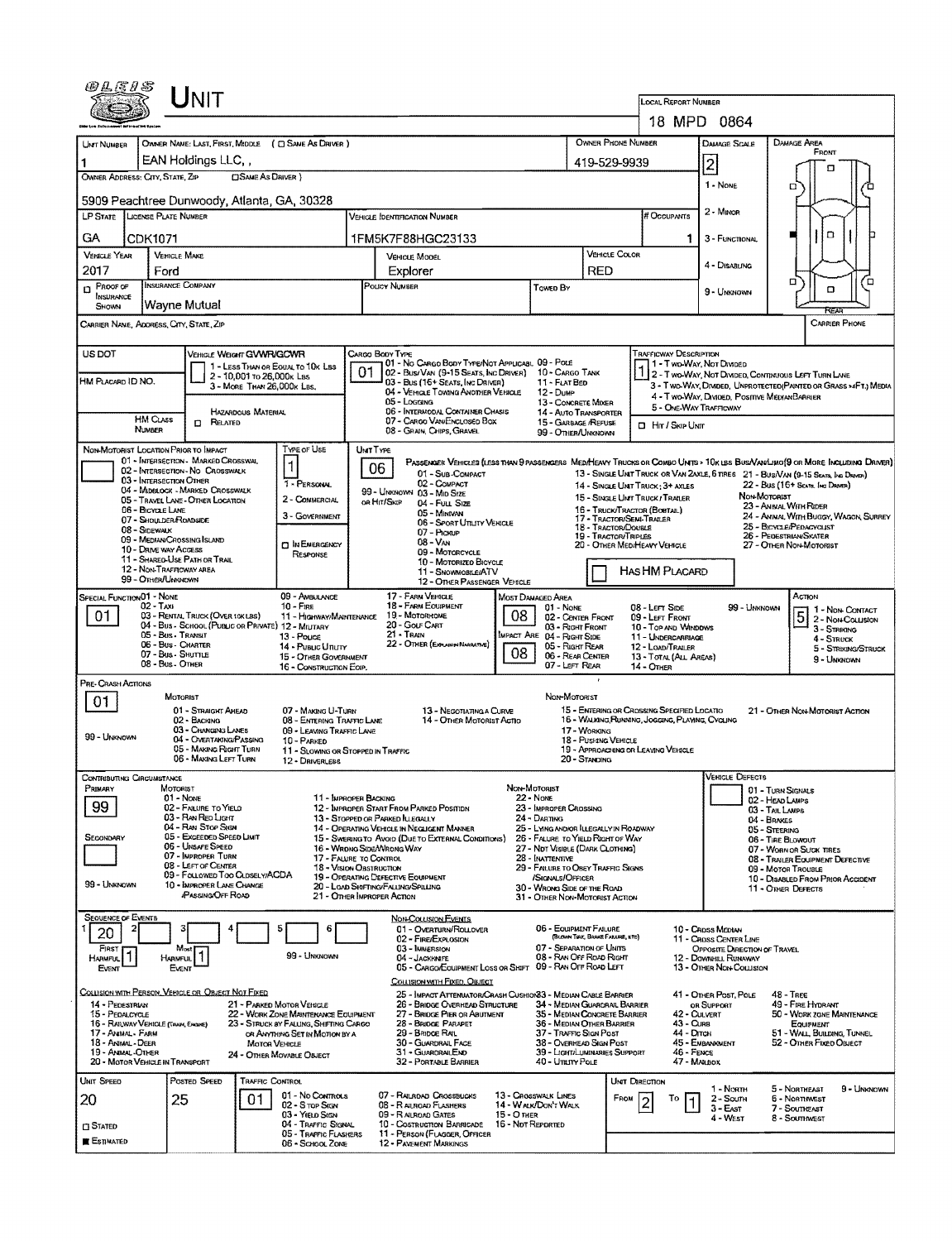| <i>@LE15</i>                                                                                                                            |                       | <b>NIT</b>                                                                   |                                                                                |           | LOCAL REPORT NUMBER                                                                              |                                                                             |                                                              |                                                                                                 |                                                                                                                                                     |                                                                                                                              |  |  |  |  |
|-----------------------------------------------------------------------------------------------------------------------------------------|-----------------------|------------------------------------------------------------------------------|--------------------------------------------------------------------------------|-----------|--------------------------------------------------------------------------------------------------|-----------------------------------------------------------------------------|--------------------------------------------------------------|-------------------------------------------------------------------------------------------------|-----------------------------------------------------------------------------------------------------------------------------------------------------|------------------------------------------------------------------------------------------------------------------------------|--|--|--|--|
|                                                                                                                                         |                       |                                                                              |                                                                                |           |                                                                                                  |                                                                             |                                                              |                                                                                                 |                                                                                                                                                     | 18 MPD 0864                                                                                                                  |  |  |  |  |
|                                                                                                                                         |                       |                                                                              |                                                                                |           |                                                                                                  |                                                                             |                                                              |                                                                                                 |                                                                                                                                                     |                                                                                                                              |  |  |  |  |
| UNIT NUMBER                                                                                                                             |                       |                                                                              | OWNER NAME: LAST, FIRST, MIDDLE ( C) SAME AS DRIVER )                          |           |                                                                                                  |                                                                             | OWNER PHONE NUMBER                                           |                                                                                                 | DAMAGE SCALE                                                                                                                                        | DAMAGE AREA<br>FRONT                                                                                                         |  |  |  |  |
| 2                                                                                                                                       |                       | Duncan, Daniel, M                                                            |                                                                                |           |                                                                                                  |                                                                             | 803-257-2843                                                 |                                                                                                 | I٦                                                                                                                                                  | o                                                                                                                            |  |  |  |  |
| OWNER ADDRESS: CITY, STATE, ZIP                                                                                                         |                       |                                                                              | <b>CISAME AS DRIVER)</b>                                                       |           |                                                                                                  |                                                                             |                                                              |                                                                                                 | 1 - None                                                                                                                                            | σ                                                                                                                            |  |  |  |  |
|                                                                                                                                         |                       | 224 Bobwhite Drive, Alken, SC, 29801                                         |                                                                                |           |                                                                                                  |                                                                             |                                                              |                                                                                                 |                                                                                                                                                     |                                                                                                                              |  |  |  |  |
| LP STATE   LICENSE PLATE NUMBER                                                                                                         |                       |                                                                              |                                                                                |           | Vehicle (DENTIFICATION NUMBER                                                                    |                                                                             | # Occupants                                                  | 2 - MINOR                                                                                       |                                                                                                                                                     |                                                                                                                              |  |  |  |  |
| SC                                                                                                                                      | 3818MK                |                                                                              |                                                                                |           | 1FTNX20598EA19900                                                                                |                                                                             |                                                              |                                                                                                 | 3 - FUNCTIONAL                                                                                                                                      | α<br>▫                                                                                                                       |  |  |  |  |
| <b>VEHICLE YEAR</b>                                                                                                                     |                       | <b>VEHICLE MAKE</b>                                                          |                                                                                |           | <b>VEHICLE MODEL</b>                                                                             |                                                                             | VEHICLE COLOR                                                |                                                                                                 |                                                                                                                                                     |                                                                                                                              |  |  |  |  |
| 2008                                                                                                                                    | Ford                  |                                                                              |                                                                                |           | F250 Series                                                                                      |                                                                             | TAN                                                          |                                                                                                 | 4 - DISABUNG                                                                                                                                        |                                                                                                                              |  |  |  |  |
| $P$ ROOF OF<br><b>NSURANCE</b>                                                                                                          |                       | <b>INSURANCE COMPANY</b>                                                     |                                                                                |           | POLICY NUMBER                                                                                    | Towep By                                                                    |                                                              |                                                                                                 | 9 - UNKNOWN                                                                                                                                         | □<br>ō<br>α                                                                                                                  |  |  |  |  |
| SHOWN                                                                                                                                   |                       | USAA General                                                                 |                                                                                |           | 029869633G71017                                                                                  |                                                                             |                                                              |                                                                                                 |                                                                                                                                                     | REAR                                                                                                                         |  |  |  |  |
|                                                                                                                                         |                       | CARRIER NAME, ADDRESS, CITY, STATE, ZIP                                      |                                                                                |           |                                                                                                  |                                                                             |                                                              |                                                                                                 |                                                                                                                                                     | <b>CARRIER PHONE</b>                                                                                                         |  |  |  |  |
| US DOT                                                                                                                                  |                       |                                                                              | VEHICLE WEIGHT GVWR/GCWR                                                       |           | CARGO BODY TYPE                                                                                  |                                                                             |                                                              | <b>TRAFFICWAY DESCRIPTION</b>                                                                   |                                                                                                                                                     |                                                                                                                              |  |  |  |  |
|                                                                                                                                         |                       |                                                                              | 1 - LESS THAN OR EQUAL TO 10K LBS                                              | O.        | 01 - No CARGO BODY TYPE/NOT APPLICABL 09 - POLE<br>02 - Bus/VAN (9-15 SEATS, INC DRIVER)         | 10 - CARGO TANK                                                             |                                                              |                                                                                                 | 1 - Two-Way, Not Divided<br>2 - Two-Way, Not Divideo, Continuous LEFT TURN LANE<br>3 - T WO-WAY, DIWDED, UNPROTECTED (PAINTED OR GRASS > FT.) MEDIA |                                                                                                                              |  |  |  |  |
| HM Placard ID NO.                                                                                                                       |                       |                                                                              | 2 - 10,001 To 26,000K Las<br>3 - MORE THAN 26,000K LBS.                        |           | 03 - Bus (16+ Seats, Inc DRIVER)<br>04 - VEHICLE TOWING ANOTHER VEHICLE                          | 11 - Flat Beo<br>12 - Duse                                                  |                                                              |                                                                                                 |                                                                                                                                                     |                                                                                                                              |  |  |  |  |
|                                                                                                                                         |                       |                                                                              |                                                                                |           | 05 - Logging<br>06 - INTERMODAL CONTAINER CHASIS                                                 |                                                                             | 13 - CONCRETE MIXER                                          |                                                                                                 | 4 - T WO-WAY, DIVIDED, POSITIVE MEDIAN BARRIER<br>5 - ONE-WAY TRAFFICWAY                                                                            |                                                                                                                              |  |  |  |  |
|                                                                                                                                         | <b>HM CLASS</b>       | $\Box$<br>RELATED                                                            | <b>HAZARDOUS MATERIAL</b>                                                      |           | 07 - CARGO VAN ENCLOSED BOX                                                                      |                                                                             | 14 - Auto Transporter<br>15 - GARBAGE /REFUSE                | <b>CI HIT / SKIP UNIT</b>                                                                       |                                                                                                                                                     |                                                                                                                              |  |  |  |  |
|                                                                                                                                         | NUMBER                |                                                                              |                                                                                |           | 08 - GRAIN, CHIPS, GRAVEL                                                                        | 99 - OTHER/UNKNOWN                                                          |                                                              |                                                                                                 |                                                                                                                                                     |                                                                                                                              |  |  |  |  |
|                                                                                                                                         |                       | NON-MOTORIST LOCATION PRIOR TO IMPACT<br>01 - INTERSECTION - MARKED CROSSWAL | TYPE OF USE                                                                    | UNIT TYPE |                                                                                                  |                                                                             |                                                              |                                                                                                 |                                                                                                                                                     | PASSENGER VEHICLES (LESS THAN 9 PASSENGERS MEDIMEANY TRUCKS OR COMBO UNITS > 10KLBS BUS/VAN/LIMO(9 OR MORE INCLUDING DRIVER) |  |  |  |  |
|                                                                                                                                         |                       | 02 - INTERSECTION - NO CROSSWALK<br>03 - INTERSECTION OTHER                  | $\mathbf{1}$                                                                   |           | 07<br>01 - Sub-COMPACT<br>02 - COMPACT                                                           |                                                                             |                                                              |                                                                                                 |                                                                                                                                                     | 13 - SINGLE UNIT TRUCK OR VAN 2AXLE, 6 TIRES 21 - BUS/VAN (9-15 SEATS, INC DRASA)                                            |  |  |  |  |
|                                                                                                                                         |                       | 04 - MIDBLOCK - MARKED CROSSWALK<br>05 - TRAVEL LANE - OTHER LOCATION        | 1 - PERSONAL<br>2 - COMMERCIAL                                                 |           | 99 - UNKNOWN 03 - MID SIZE                                                                       |                                                                             |                                                              | 14 - SINGLE UNIT TRUCK: 3+ AXLES<br>15 - SINGLE UNIT TRUCK / TRAILER                            | 22 - Bus (16+ Seats, Inc Driver)<br>Non Moronist<br>23 - ANIMAL WITH RIDER<br>24 - ANIMAL WITH BUGGY, WAGON, SURREY                                 |                                                                                                                              |  |  |  |  |
|                                                                                                                                         | 06 - BICYCLE LANE     |                                                                              | 3 - GOVERNMENT                                                                 |           | OR HIT/SKIP<br>04 - Futt, StzE<br>05 - MINIVAN                                                   |                                                                             |                                                              | 16 - Truck/Tractor (Bostall)<br>17 - TRACTOR/SEMI-TRAILER                                       |                                                                                                                                                     |                                                                                                                              |  |  |  |  |
|                                                                                                                                         | 08 - SIDEWALK         | 07 - SHOULDER/ROADSIDE                                                       |                                                                                |           | 06 - Sport Uttuty Vehicle<br>07 - PICKUP                                                         |                                                                             | 18 - TRACTOR/DOUBLE<br><b>19 - TRACTOR/TRIPLES</b>           |                                                                                                 |                                                                                                                                                     | 25 - BICYCLE/PEDACYCLIST<br>26 - PEDESTRIAN/SKATER                                                                           |  |  |  |  |
|                                                                                                                                         | 10 - DRIVE WAY ACCESS | 09 - MEDIAN/CROSSING ISLAND                                                  | <b>DIN EMERGENCY</b><br>RESPONSE                                               |           | 08 - VAN<br>09 - MOTORCYCLE                                                                      |                                                                             |                                                              | 20 - OTHER MEDIMEAVY VEHICLE                                                                    |                                                                                                                                                     | 27 - OTHER NDN-MOTORIST                                                                                                      |  |  |  |  |
|                                                                                                                                         |                       | 11 - SHARED USE PATH OR TRAIL<br>12 - NON-TRAFFICWAY AREA                    |                                                                                |           | 10 - MOTORIZED BICYCLE<br>11 - SNOWMOBILE/ATV                                                    |                                                                             |                                                              | HASHM PLACARD                                                                                   |                                                                                                                                                     |                                                                                                                              |  |  |  |  |
|                                                                                                                                         | 99 - OTHER/UNKNOWN    |                                                                              |                                                                                |           | 12 - OTHER PASSENGER VEHICLE                                                                     |                                                                             |                                                              |                                                                                                 |                                                                                                                                                     |                                                                                                                              |  |  |  |  |
| SPECIAL FUNCTION 01 - NONE                                                                                                              | $02 - T$ AXI          |                                                                              | 09 - AMBULANCE<br>$10 -$ Fire                                                  |           | 17 - FARM VEHICLE<br>18 - FARM EQUIPMENT                                                         | MOST DAMAGED AREA<br>01 - None                                              |                                                              | 08 - LEFT SIDE                                                                                  | ACTION                                                                                                                                              |                                                                                                                              |  |  |  |  |
| 01                                                                                                                                      |                       | 03 - RENTAL TRUCK (OVER 10KLBS)                                              | 11 - Highway/MamTenance<br>04 - Bus - School (Public or Private) 12 - Military |           | 19 - MOTORHOME<br>01<br>20 - Golf Cart                                                           |                                                                             | 02 - CENTER FRONT                                            | 99 - UNKNOWN<br>1 - NDN-CONTACT<br>09 - LEFT FRONT<br>2 - Non-Collision<br>10 - TOP AND WINDOWS |                                                                                                                                                     |                                                                                                                              |  |  |  |  |
|                                                                                                                                         |                       | 05 - Bus - Transit                                                           | 13 - Pouce                                                                     |           | 21 - TRAIN                                                                                       | <b>IMPACT ARE 04 - RIGHT SIDE</b>                                           | 03 - Right Front                                             | 11 - UNDERCARRIAGE                                                                              |                                                                                                                                                     | 3 - Struking<br>4 - Struck                                                                                                   |  |  |  |  |
|                                                                                                                                         |                       | 06 - Bus - Charter<br>07 - Bus - SHUTTLE                                     | 14 - Pusuc Unury<br>15 - OTHER GOVERNMENT                                      |           | 22 - OTHER (EXPLANIN NARRATIVE)<br>08                                                            | 05 - Right REAR                                                             | 05 - REAR CENTER                                             | 12 - LOAD/TRAILER<br>13 - TOTAL (ALL AREAS)                                                     |                                                                                                                                                     | 5 - Striking/Struck<br>9 - Unknown                                                                                           |  |  |  |  |
|                                                                                                                                         |                       | 08 - Bus - OTHER                                                             | 16 - CONSTRUCTION EOIP.                                                        |           |                                                                                                  | 07 - LEFT FIEAR                                                             |                                                              | 14 - Отнак                                                                                      |                                                                                                                                                     |                                                                                                                              |  |  |  |  |
| PRE-CRASH ACTIONS                                                                                                                       |                       | MOTORIST                                                                     |                                                                                |           |                                                                                                  | NON-MOTORIST                                                                |                                                              |                                                                                                 |                                                                                                                                                     |                                                                                                                              |  |  |  |  |
| 01                                                                                                                                      |                       | 01 - STRAIGHT AHEAD                                                          | 07 - MAKING U-TURN                                                             |           | 13 - NEGOTIATING A CURVE                                                                         |                                                                             |                                                              | 15 - ENTERING OR CROSSING SPECIFIED LOCATIO<br>21 - OTHER NON-MOTORIST ACTION                   |                                                                                                                                                     |                                                                                                                              |  |  |  |  |
|                                                                                                                                         |                       | 02 - BACKING<br>03 - CHANGING LANES                                          | 08 - ENTERING TRAFFIC LANE<br>09 - LEAVING TRAFFIC LANE                        |           | 14 - OTHER MOTORIST ACTIO                                                                        |                                                                             | 17 - Working                                                 | 16 - WALKING RUNNING, JOGGING, PLAYING, CYCLING                                                 |                                                                                                                                                     |                                                                                                                              |  |  |  |  |
| 99 - UNKNOWN                                                                                                                            |                       | 04 - Overtaking/Passing<br>05 - MAKING FUGHT TURN                            | 10 - PARKED<br>11 - SLOWING OR STOPPED IN TRAFFIC                              |           |                                                                                                  |                                                                             | 18 - Pushing Vehicle                                         | 19 - APPRDACHING OR LEAVING VEHICLE                                                             |                                                                                                                                                     |                                                                                                                              |  |  |  |  |
|                                                                                                                                         |                       | 06 - MAKING LEFT TURN                                                        | 12 - DRIVERLESS                                                                |           |                                                                                                  |                                                                             | 20 - STANDING                                                |                                                                                                 |                                                                                                                                                     |                                                                                                                              |  |  |  |  |
| CONTRIBUTING CIRCUMSTANCE                                                                                                               |                       |                                                                              |                                                                                |           |                                                                                                  |                                                                             |                                                              |                                                                                                 | <b>VEHICLE DEFECTS</b>                                                                                                                              |                                                                                                                              |  |  |  |  |
| PRIMARY                                                                                                                                 |                       | Motorist<br>01 - None                                                        | 11 - IMPROPER BACKING                                                          |           |                                                                                                  | Non-Motorist<br><b>22 - None</b>                                            |                                                              |                                                                                                 |                                                                                                                                                     | 01 - TURN SIGNALS<br>02 - HEAD LAMPS                                                                                         |  |  |  |  |
| 01                                                                                                                                      |                       | 02 - FAILURE TO YIELD<br>03 - RAN REO LIGHT                                  |                                                                                |           | 12 - IMPROPER START FROM PARKED POSITION<br>13 - Stopped or Parked ILLEGALLY                     | 23 - IMPROPER CROSSING<br>24 - DARTING                                      |                                                              |                                                                                                 |                                                                                                                                                     | 03 - TAL LAIPS<br>04 - BRAKES                                                                                                |  |  |  |  |
| SECONDARY                                                                                                                               |                       | 04 - RAN STOP SIGN<br>05 - Exceedeo Speed Limit                              |                                                                                |           | 14 - OPERATING VEHICLE IN NEGLIGENT MANNER<br>15 - SWERING TO AVOID (DUE TO EXTERNAL CONDITIONS) | 25 - LYING AND/OR ILLEGALLY IN ROADWAY<br>26 - FALURE TO YIELD RIGHT OF WAY |                                                              |                                                                                                 |                                                                                                                                                     | 05 - STEERING<br>06 - TIRE BLOWOUT                                                                                           |  |  |  |  |
|                                                                                                                                         |                       | <b>06 - Unsafe Speen</b><br>07 - IMPROPER TURN                               | 17 - FAURE TO CONTROL                                                          |           | 16 - WRONG SIDE/WRONG WAY                                                                        | 27 - NOT VISIBLE (DARK CLOTHING)<br>28 - INATTENTIVE                        |                                                              |                                                                                                 | 07 - WORN OR SUCK TIRES                                                                                                                             |                                                                                                                              |  |  |  |  |
|                                                                                                                                         |                       | 08 - LEFT OF CENTER<br>09 - Followed Too Closely/ACDA                        | 18 - Vision Obstruction                                                        |           |                                                                                                  | 29 - FAILURE TO OBEY TRAFFIC SIGNS                                          |                                                              |                                                                                                 |                                                                                                                                                     | 08 - TRAILER EQUIPMENT DEFECTIVE<br>09 - MOTOR TROUBLE                                                                       |  |  |  |  |
| 99 - UNKNOWN                                                                                                                            |                       | 10 - IMPROPER LANE CHANGE                                                    |                                                                                |           | 19 - OPERATING DEFECTIVE EQUIPMENT<br>20 - LOAD SHIFTING/FALLING/SPILLING                        | /Stonals/Officer<br>30 - WRONG SIDE OF THE ROAD                             |                                                              |                                                                                                 |                                                                                                                                                     | 10 - DISABLED FROM PRIOR ACCIDENT<br>11 - OTHER DEFECTS                                                                      |  |  |  |  |
|                                                                                                                                         |                       | /PASSING/OFF ROAD                                                            |                                                                                |           | 21 - Other IMPROPER ACTION                                                                       | 31 - OTHER NON-MOTORIST ACTION                                              |                                                              |                                                                                                 |                                                                                                                                                     |                                                                                                                              |  |  |  |  |
| <b>SEQUENCE OF EVENTS</b>                                                                                                               |                       |                                                                              | 5<br>6                                                                         |           | <b>NON-COLLISION EVENTS</b>                                                                      |                                                                             | 06 - EQUIPMENT FAILURE                                       |                                                                                                 |                                                                                                                                                     |                                                                                                                              |  |  |  |  |
| 20                                                                                                                                      |                       | з                                                                            |                                                                                |           | 01 - OVERTURN/ROLLOVER<br>02 - FIRE/Explosion                                                    |                                                                             | (BLOWN TIME, BRAKE FAILURE, ETC)                             |                                                                                                 | 10 - Cross Median<br>11 - Cross Center Line                                                                                                         |                                                                                                                              |  |  |  |  |
| FIRST<br>HARMFUL <sup>1</sup>                                                                                                           |                       | Most<br><b>HARMFUL</b>                                                       | 99 - Unknown                                                                   |           | 03 - IMMERSION<br>04 - Jackknefe                                                                 |                                                                             | 07 - SEPARATION OF UNITS<br>08 - RAN OFF ROAD RIGHT          |                                                                                                 | OPPOSITE DIRECTION OF TRAVEL<br>12 - DOWNHILL RUNAWAY                                                                                               |                                                                                                                              |  |  |  |  |
| 05 - CARGO/EQUIPMENT LOSS OR SHIFT 09 - RAN OFF ROAD LEFT<br>13 - OTHER NON-COLLISION<br>Event<br>Event<br>COLLISION WITH FIXED, ORJECT |                       |                                                                              |                                                                                |           |                                                                                                  |                                                                             |                                                              |                                                                                                 |                                                                                                                                                     |                                                                                                                              |  |  |  |  |
|                                                                                                                                         |                       | COLLISION WITH PERSON, VEHICLE OR OBJECT NOT FIXED                           |                                                                                |           | 25 - IMPACT ATTENUATOR/CRASH CUSHION33 - MEDIAN CABLE BARRIER                                    |                                                                             |                                                              |                                                                                                 | 41 - OTHER POST, POLE                                                                                                                               | $48 - TREF$                                                                                                                  |  |  |  |  |
| 14 - PEDESTRIAN<br>15 - PEDALOYCLE                                                                                                      |                       |                                                                              | 21 - PARKED MOTOR VEHICLE<br>22 - WORK ZONE MAINTENANCE EQUIPMENT              |           | 26 - BRIDGE OVERHEAD STRUCTURE<br>27 - BRIDGE PIER OR ABUTMENT                                   |                                                                             | 34 - Median Guardral Barrier<br>35 - MEDIAN CONCRETE BARRIER |                                                                                                 | OR SUPPORT<br>42 - CULVERT                                                                                                                          | 49 - FIRE HYDRANT<br>50 - WORK ZONE MAINTENANCE                                                                              |  |  |  |  |
| 17 - ANIMAL - FARM                                                                                                                      |                       | 16 - RAILWAY VEHICLE (THAN, ENGINE)                                          | 23 - STRUCK BY FALLING, SHIFTING CARGO<br>OR ANYTHING SET IN MOTION BY A       |           | 28 - BRIDGE PARAPET<br>29 - Bridge Rail                                                          |                                                                             | 36 - MEDIAN OTHER BARRIER<br>37 - TRAFFIC SIGN POST          | 43 - Curs<br>44 - Опсн                                                                          | EQUIPMENT<br>51 - WALL, BUILDING, TUNNEL                                                                                                            |                                                                                                                              |  |  |  |  |
| 18 - ANIMAL - DEER                                                                                                                      |                       |                                                                              | <b>MOTOR VEHICLE</b>                                                           |           | 30 - GUARDRAIL FACE                                                                              |                                                                             | 38 - OVERHEAD SIGN POST                                      |                                                                                                 | 45 - EMBANKMENT                                                                                                                                     | 52 - OTHER FIXED OBJECT                                                                                                      |  |  |  |  |
| 19 - ANMAL-OTHER                                                                                                                        |                       | 20 - MOTOR VEHICLE IN TRANSPORT                                              | 24 - OTHER MOVABLE OBJECT                                                      |           | 31 - GUARDRAILEND<br>32 - PORTABLE BARRIER                                                       | 40 - Unury Pole                                                             | 39 - LIGHT/LUMINARIES SUPPORT                                |                                                                                                 | 46 - Fence<br>47 - MARBOX                                                                                                                           |                                                                                                                              |  |  |  |  |
| UNIT SPEED                                                                                                                              |                       | POSTEO SPEEO                                                                 | <b>TRAFFIC CONTROL</b>                                                         |           |                                                                                                  |                                                                             |                                                              | <b>UNT DIRECTION</b>                                                                            |                                                                                                                                                     |                                                                                                                              |  |  |  |  |
| 20                                                                                                                                      |                       | 25                                                                           | 01 - No Controls<br>01<br>02 - S TOP SIGN                                      |           | 07 - RAILROAD CROSSBUCKS<br>08 - RAUROAD FLASHERS                                                | 13 - Crosswalk Lines<br>14 - WALK/DON'T WALK                                |                                                              | FROM  <br>To                                                                                    | 1 - North<br>2 - South                                                                                                                              | 9 - UNKNOWN<br>5 - Northeast<br><b>6 - NORTHWEST</b>                                                                         |  |  |  |  |
|                                                                                                                                         |                       |                                                                              | 03 - YIELD SIGN                                                                |           | 15 - O THER<br>09 - RALROAD GATES                                                                |                                                                             |                                                              |                                                                                                 | $3 -$ East<br>4 - West                                                                                                                              | 7 - SOUTHEAST<br><b>8 - SOUTHWEST</b>                                                                                        |  |  |  |  |
| $\square$ STATED                                                                                                                        |                       |                                                                              | 04 - TRAFFIC SIGNAL<br>05 - TRAFFIC FLASHERS                                   |           | 10 - COSTRUCTION BARRICADE<br>11 - PERSON (FLAGGER, OFFICER                                      | 16 - Not Reported                                                           |                                                              |                                                                                                 |                                                                                                                                                     |                                                                                                                              |  |  |  |  |
| <b>E</b> ESTIMATED<br>06 - SCHOOL ZONE<br><b>12 - PAVEMENT MARKINGS</b>                                                                 |                       |                                                                              |                                                                                |           |                                                                                                  |                                                                             |                                                              |                                                                                                 |                                                                                                                                                     |                                                                                                                              |  |  |  |  |

 $\label{eq:2.1} \frac{1}{\sqrt{2}}\int_{0}^{\infty}\frac{1}{\sqrt{2\pi}}\left(\frac{1}{\sqrt{2\pi}}\right)^{2\alpha} \frac{1}{\sqrt{2\pi}}\int_{0}^{\infty}\frac{1}{\sqrt{2\pi}}\frac{1}{\sqrt{2\pi}}\frac{1}{\sqrt{2\pi}}\frac{1}{\sqrt{2\pi}}\frac{1}{\sqrt{2\pi}}\frac{1}{\sqrt{2\pi}}\frac{1}{\sqrt{2\pi}}\frac{1}{\sqrt{2\pi}}\frac{1}{\sqrt{2\pi}}\frac{1}{\sqrt{2\pi}}\frac{1}{\sqrt{2\pi}}\frac{1}{$